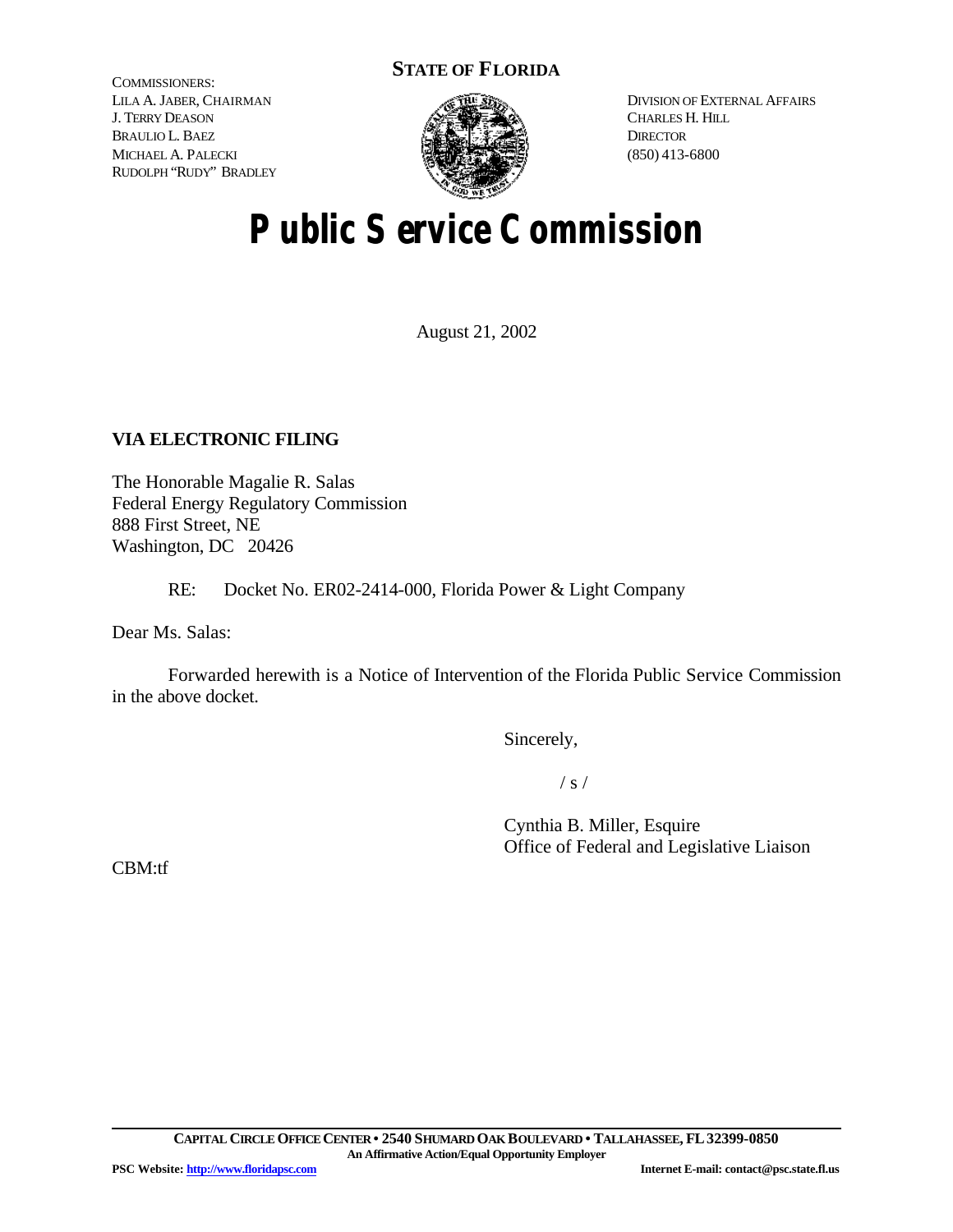### **UNITED STATES OF AMERICA BEFORE THE FEDERAL ENERGY REGULATORY COMMISSION**

Florida Power & Light Company

) ) Docket No. ER02-2414-000 )

#### **FLORIDA PUBLIC SERVICE COMMISSION NOTICE OF INTERVENTION**

Pursuant to Rule 214(a)(2) of the Federal Energy Regulatory Commission (FERC) Rules of

Practice and Procedure, the Florida Public Service Commission (FPSC) hereby files its Notice of

Intervention.

## COMMUNICATIONS

Pursuant to Rule 203(b)(3) of the Federal Energy Regulatory Commission (FERC) Rules of Practice and Procedure, the following persons are designated for receipt of communications and service on this proceeding:

> Cynthia B. Miller, Esquire Chief, Office of Federal and Legislative Liaison Division of External Affairs 2540 Shumard Oak Boulevard Tallahassee, Florida 32399-0850 Telephone: 850/413-6082

> > Jennifer Brubaker Office of the General Counsel 2540 Shumard Oak Boulevard Tallahassee, Florida 32399-0850 Telephone: 850/413-6228

#### INTERVENTION

This intervention relates to the August 7, 2002, notice in the above docket. The FPSC, pursuant to Chapters 350 and 366, Florida Statutes, is given the authority to regulate electric utilities within the State of Florida and to exercise the police power of the state for the protection of the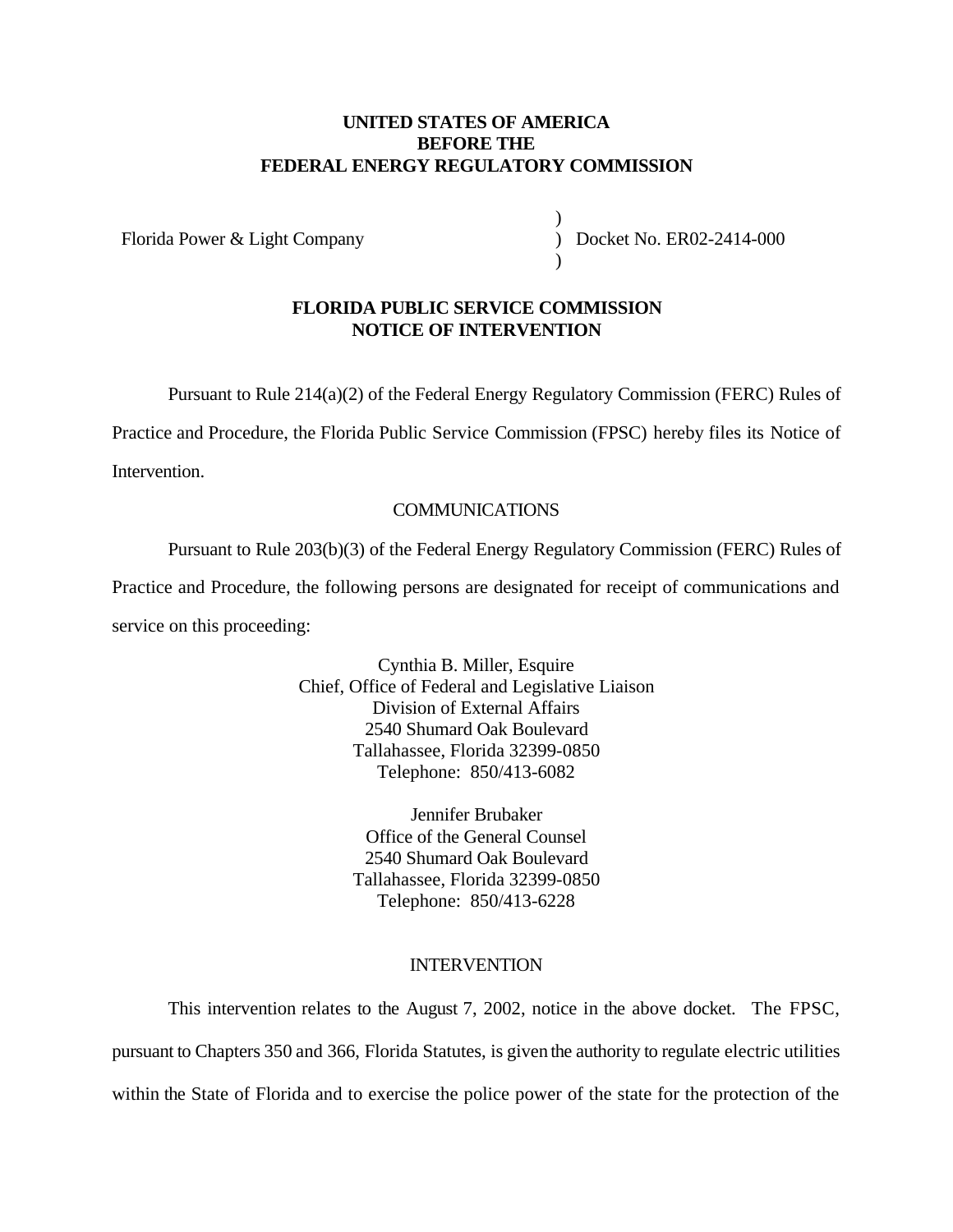Florida Public Service Commission Docket No. ER02-2414-000 Page 2

public welfare. Section 366.015, Florida Statutes, encourages participation by the FPSC in Federal agencies' proceedings that affect those utilities over which the FPSC has primary regulatory jurisdiction.

Florida Power & Light Company is an electric utility regulated by the Florida Public Service

Commission.

WHEREFORE, the FPSC has timely filed this notice of intervention.

Respectfully submitted,

 $/ s /$ 

Cynthia B. Miller, Esquire Office of Federal and Legislative Liaison

DATED: August 21, 2002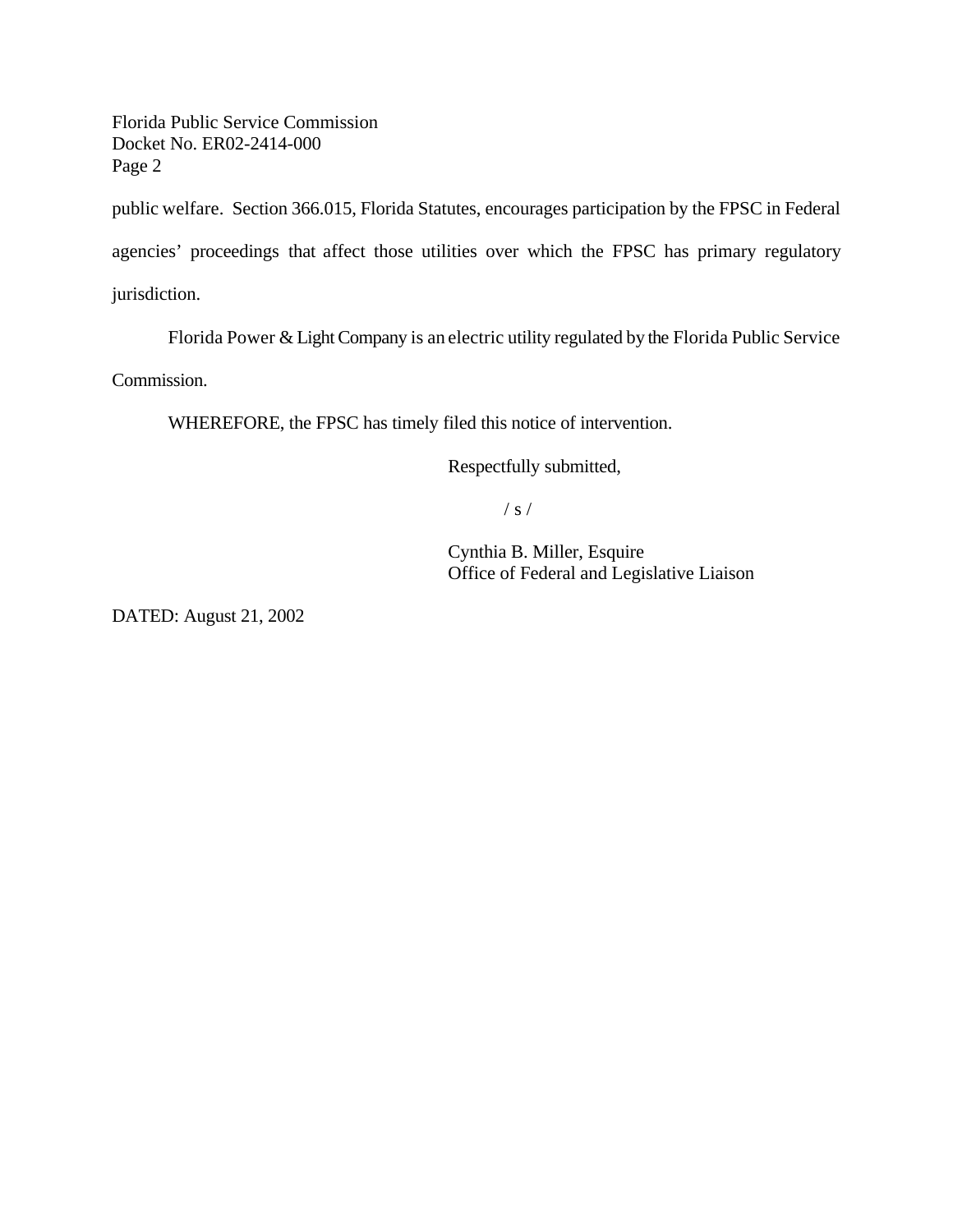## **UNITED STATES OF AMERICA FEDERAL ENERGY REGULATORY COMMISSION**

)  $\overline{)}$  $\lambda$ 

Florida Power & Light Company

Docket No. ER02-2414-000

#### **CERTIFICATE OF SERVICE**

I HEREBY CERTIFY that the foregoing Comments of the Florida Public Service

Commission will be sent today by U.S. Mail to all parties on the attached list.

/ s /

Cynthia B. Miller, Esquire Office of Federal and Legislative Liaison

FLORIDA PUBLIC SERVICE COMMISSION 2540 Shumard Oak Boulevard Tallahassee, Florida 32399-0850 (850) 413-6082

DATED: August 21, 2002